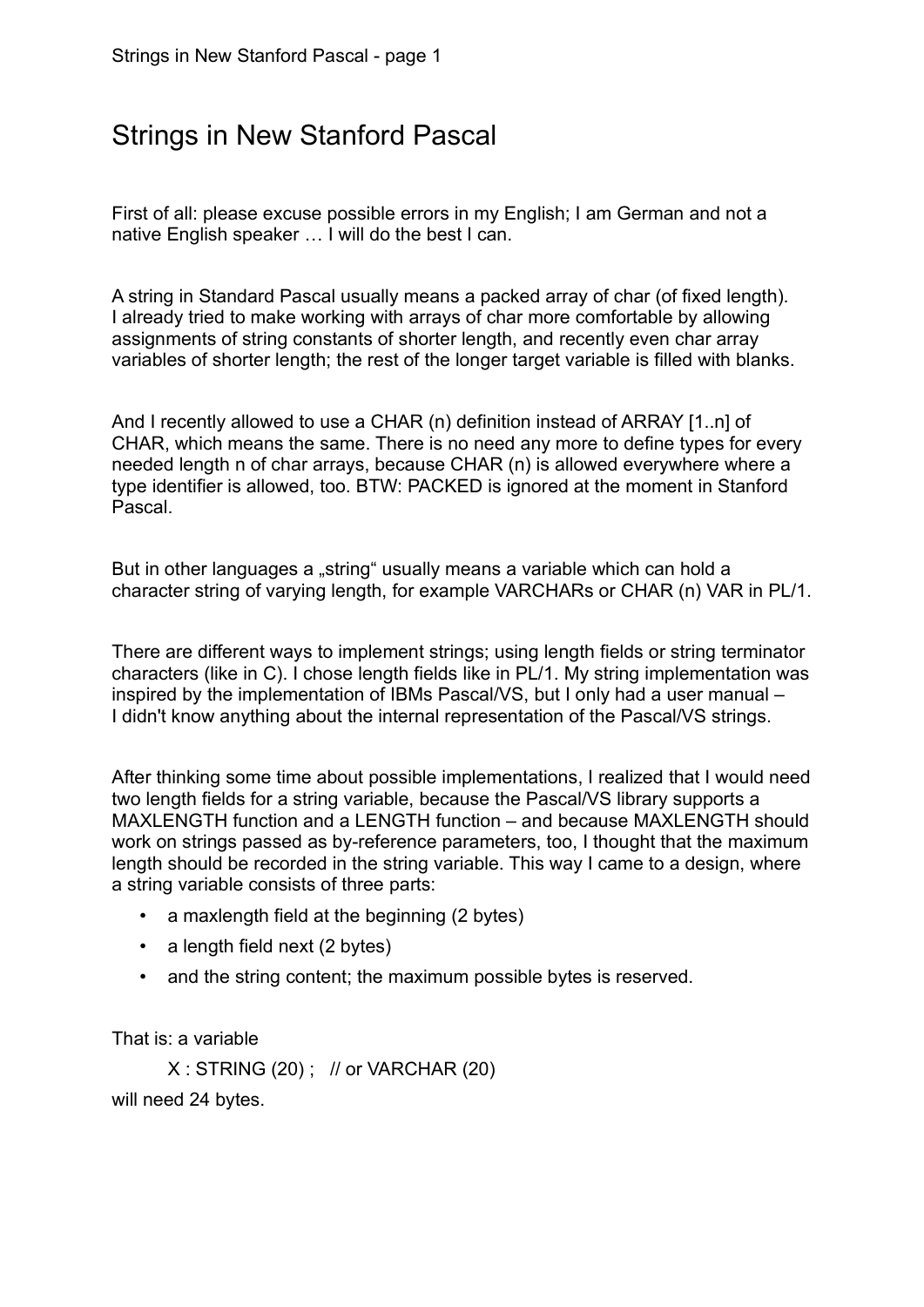### Strings on the Stack

The representation mentioned before (2 length fields, MAXLENGTH and LENGTH, followed by the string content) is only used for string variables (automatic and static).

If strings are used in expressions or passed to functions or returned from functions (on the stack), another representation is used.

In this case, the strings are pushed and popped to and from the stack like other variables, and so it seemed appropriate to have a shorter representation. I decided to put only 8 bytes on the stack:

- the maxlength field (2 bytes)
- the length field (2 bytes)
- and a pointer (a cell number) to the string content

The maxlength field is always minus 1 in this case, which has the following implications:

- the content does not follow the length field, but is addressed by a pointer which follows the length field
- the maxlength is equal to the length (and has to be fetched from there)
- the "string on the stack" cannot be expanded

In fact, strings are NEVER expanded. If strings are concatenated (for example), a new string is built on the stack which is the concatenation of the two original strings. The original strings may have been normal string variables or strings on the stack. The result is a string on the stack, using the representation described above.

There remains a problem: where will the strings be stored, that result from concatenations (or other string expressions)? In the end, the result of string expressions will be assigned to "normal" string variables, which are (hopefully) large enough to hold the result. But the intermediate results (or results from string functions or complicated concatenations or both) have to be stored anywhere; same goes for string expressions involved in string comparisons. They may need up to (several times) 32 k bytes temporarily.

To handle this, I defined a new storage area, called the "string workarea". Its size can be determined at startup time, and it is used by the string related P-Codes to put the temporary strings there.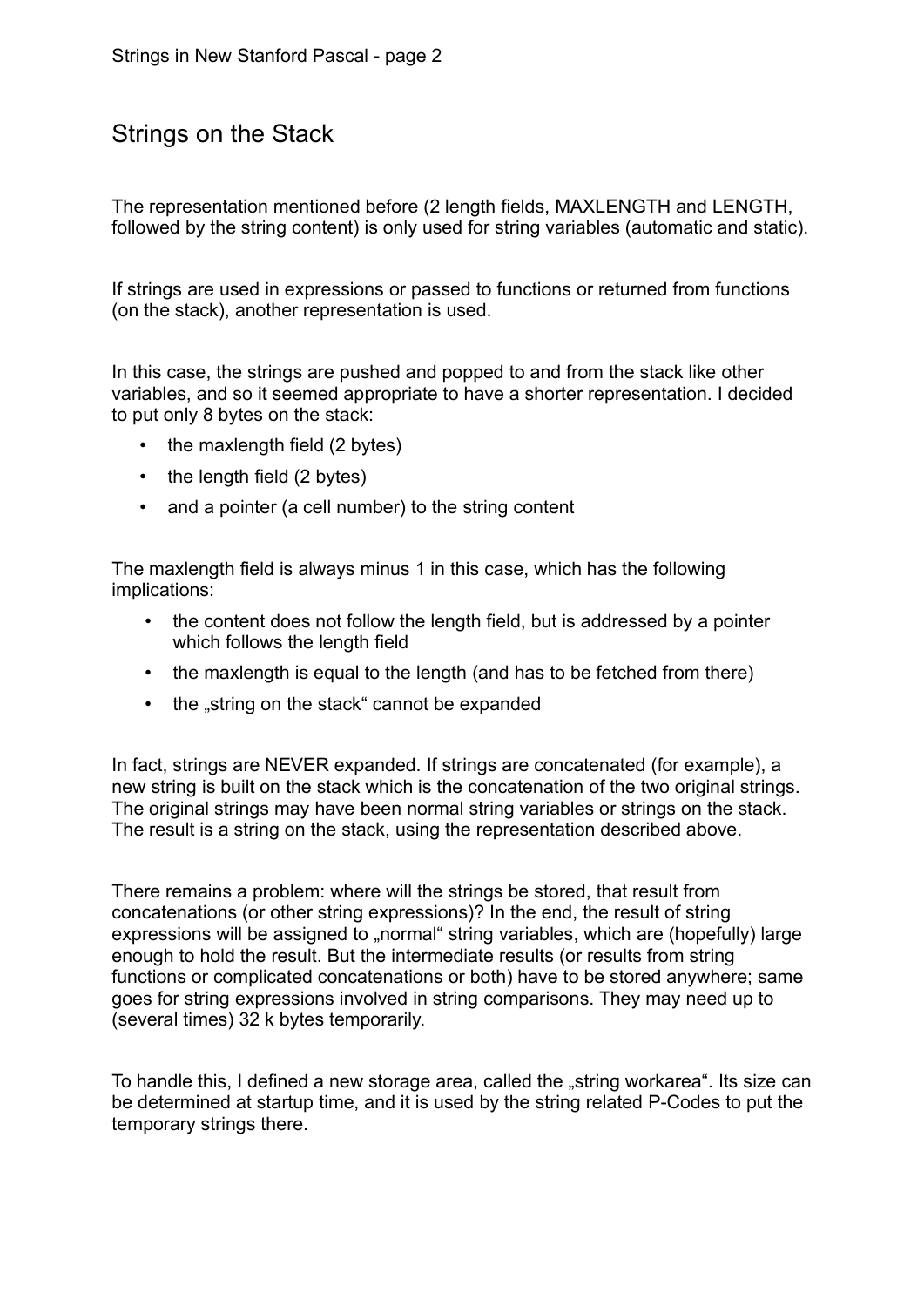### The String Workarea

The string workarea is used by certain P-Codes to store temporary strings.

For example:

if two strings, say A and B, and a char constant, say 'X', are concatenated and assigned to a string variable C in the end, the following happens:

first, the string variable A is pushed to the stack, that is, an 8 byte representation of A, consisting of its actual length and a pointer to the content, is pushed to the stack. Then the same is done for B. There is no need to copy the content of A or B to the string workarea, because the following concatenation will do it, anyway. The concatenation P-Code concatenates the contents of A and B, this time copying the result to the string workarea. The "strings on stack" representing A and B are popped from the stack, and a new element, describing the result, is pushed. The "used pointer" of the string workarea is incremented.

Now, the character X is converted to a string of length 1; that is, another string representation is pushed to the stack. The next concatenation P-Code does again the concatenation. The stack now contains one string element, describing the concatenation of A, B and the character 'X'. In the string area, we have three strings, but two of them are obsolete already: the concatenation of A and B (obsolete), the one-byte string containing the 'X' (obsolete) and the final result.

Last step: the final result is stored to the normal string variable C. The length of the string on the stack is checked against the allowable maxlength of C; if it is larger, a runtime error occurs.

To prevent memory leaks in the string workarea, the "used pointer" now is reset to the value that it had at the beginning of the statement. There are certain P-Codes that save and restore the string workarea "used pointer", and these P-Codes are inserted into the P-Code stream, whenever necessary. In every function, certain locations (memory cells) are reserved, where these string workarea "used pointers" can be stored.

#### BTW:

at the time of this writing, the new string P-Codes (all beginning with the letter V), are not yet available on the mainframe implementation. That means: Pascal strings can only be used by the non-mainframe versions of Stanford Pascal, at the moment.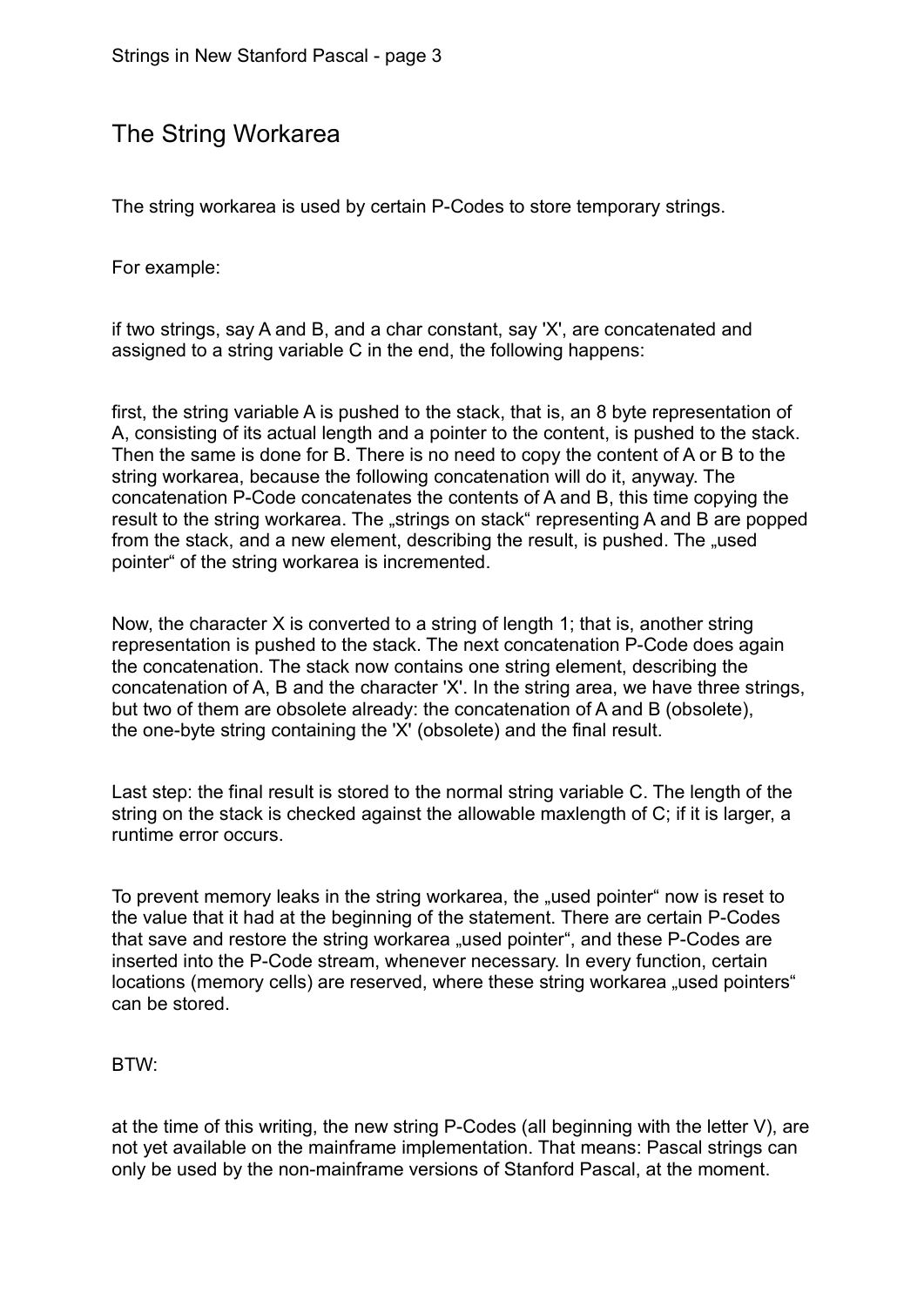### Operations on Strings

First of all, strings can be assigned to other strings, regardless of their defined maxlength. Only the actual length is checked, and there will be a runtime error, if the target string variable is not large enough to hold the result.

Strings can also be assigned to ARRAYs of CHAR, as long as the char array is large enough to hold the string (depending on the string's actual length, not the maxlength). Again, there will be a runtime error, if the source string is too large.

String constants are in fact "char array constants", but they can be assigned to strings directly without problems (as long as the string variable is large enough to hold the string constant).

On the contrary, char array variables and single chars cannot be assigned directly to string variables. But (similar to Pascal/VS) there is a standard function STR which allows such conversions.

Examples:

```
var C1 : CHAR ;
    C20 : CHAR ( 20 ) ;
    VC20 : STRING ( 20 ) ;
    // some possible assignments
   VC20 := 'A' ; // VC20 contains A and blanks
   VC20 := 'Test Varchar' ; // assignment of string constant
   VC20 := STR (C20) ; // STR function needed
   C20 := VC20 ; \frac{1}{1} direct assignment possible
```
There is no problem, if you put an (unneeded) STR call around the char and string constants, too.

BTW, the rules for assigments between strings and arrays of char are much the same as in Pascal/VS … the STR function was borrowed from Pascal/VS, too.

I forgot to mention: Strings are limited to 32767 Bytes; string constants (at the moment) may not exceed 254 bytes.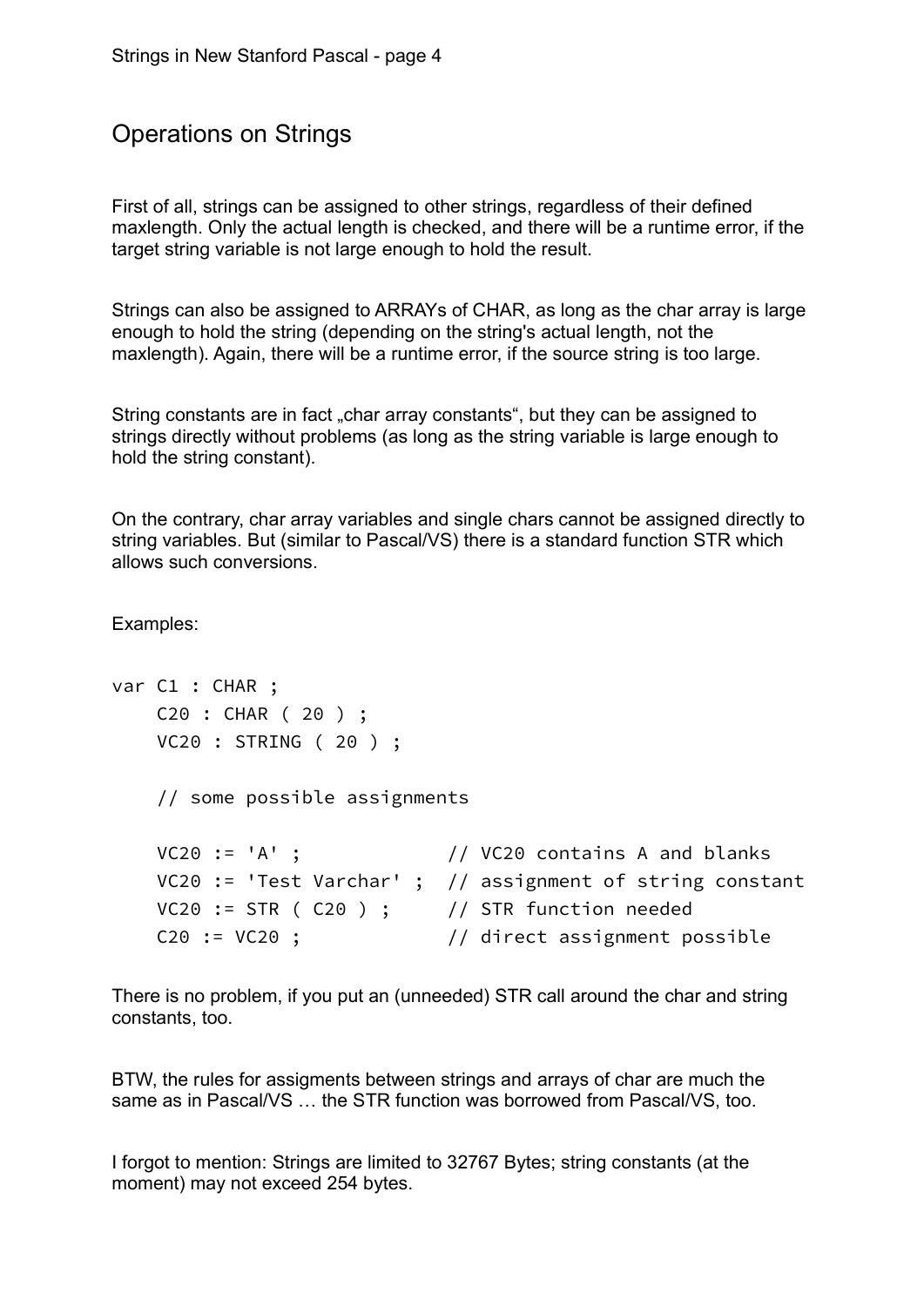### Concatenation of Strings

Strings can be concatenated using the || operator.

Example:

```
 C20 := 'Bernd ' || 'Oppolzer' ;
 WRITELN ( 'C20: ' , C20 ) ;
 VC20 := 'Bernd' ; 
 VC200 := VC20 || VC20 ;
 WRITE ( 'VC200: ' ) ;
 WRITELN ( '<' , VC200 , '>' ) ;
 VC200 := VC20 || ' Oppolzer' ;
 VC200 := VC20 || ' Oppolzer' || ' Leinfelden' ;
 VC200 := VC20 || ( ' Oppolzer' || ' Leinfelden' ) ;
 VC200 := ( VC20 || ' Oppolzer' ) || ' Leinfelden' ;
 VC200 := ( ( VC20 || ' Oppolzer' ) || ' Leinfelden' ) ;
 VC200 := VC20 || STR ( ' Oppolzer' ) || 
          STR ( ' Leinfelden' ) ;
 VC200 := VC20 || ' ' || VC20 ;
 VC200 := VC20 || ' dazwischen ' || VC20 ;
 VC200 := VC20 || ' dazwischen ' || STR ( C20 ) ;
 VC200 := STR ( C20 ) || ' dazwischen ' || VC20 ;
```
this coding has been used to test several variants of concatenation during the development phase.

The || operator is handled by the compiler at the same level as the binary plus and minus operators for arithmetic.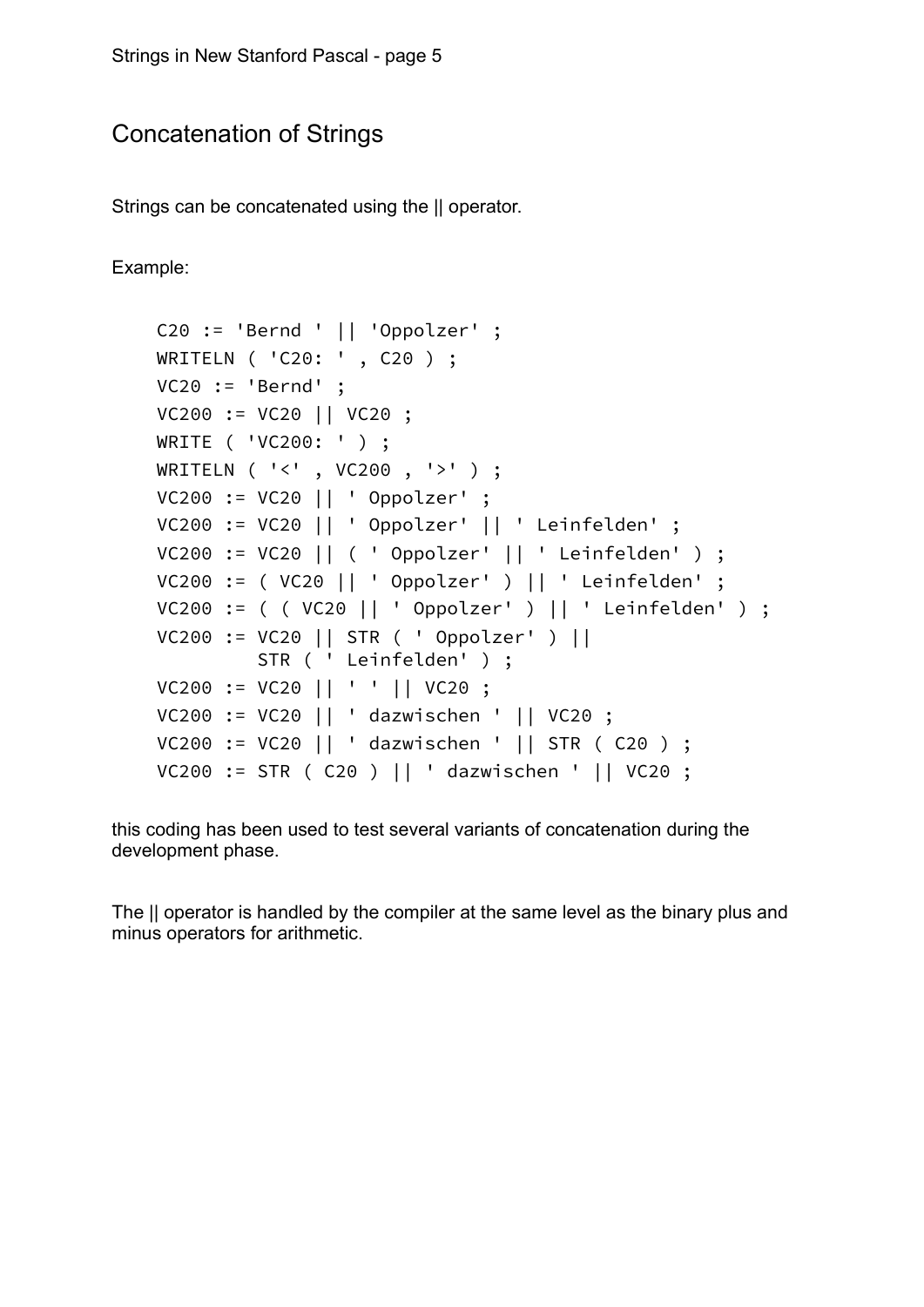### Accessing Parts of Strings

You can access single characters of strings simply by using the normal array notation; that is: the first character in the string has the index 1, the second has index 2 and so on. The current length of a string can be examined by using the LENGTH function, and the maximum allowable length of a string by using the MAXLENGTH function. MAXLENGTH will also work on strings passed as var parameters to a procedure or function and will yield different results, depending on the definition ot the string variable passed as parameter (see "conformant string parameters" later).

Another possibility to access parts of a string is using the SUBSTR function; see also later.

Example program:

```
program TESTSTR1 ( OUTPUT ) ;
var S : STRING ( 20 ) ;
     I : INTEGER ;
begin (* HAUPTPROGRAMM *)
  S := 'Bernd';
  WRITELN ( 'maxlength = ' , MAXLENGTH ( S ) ) ;
 WRITELN ( 'length = ' , LENGTH ( S ) ) ;
  for I := 1 to LENGTH (S) do
    WRITE ( S [ I ] , ' ' ) ;
   WRITELN ; 
end (* HAUPTPROGRAMM *) .
this program prints:
```
 $maxlength =$  20  $length = 5$ B e r n d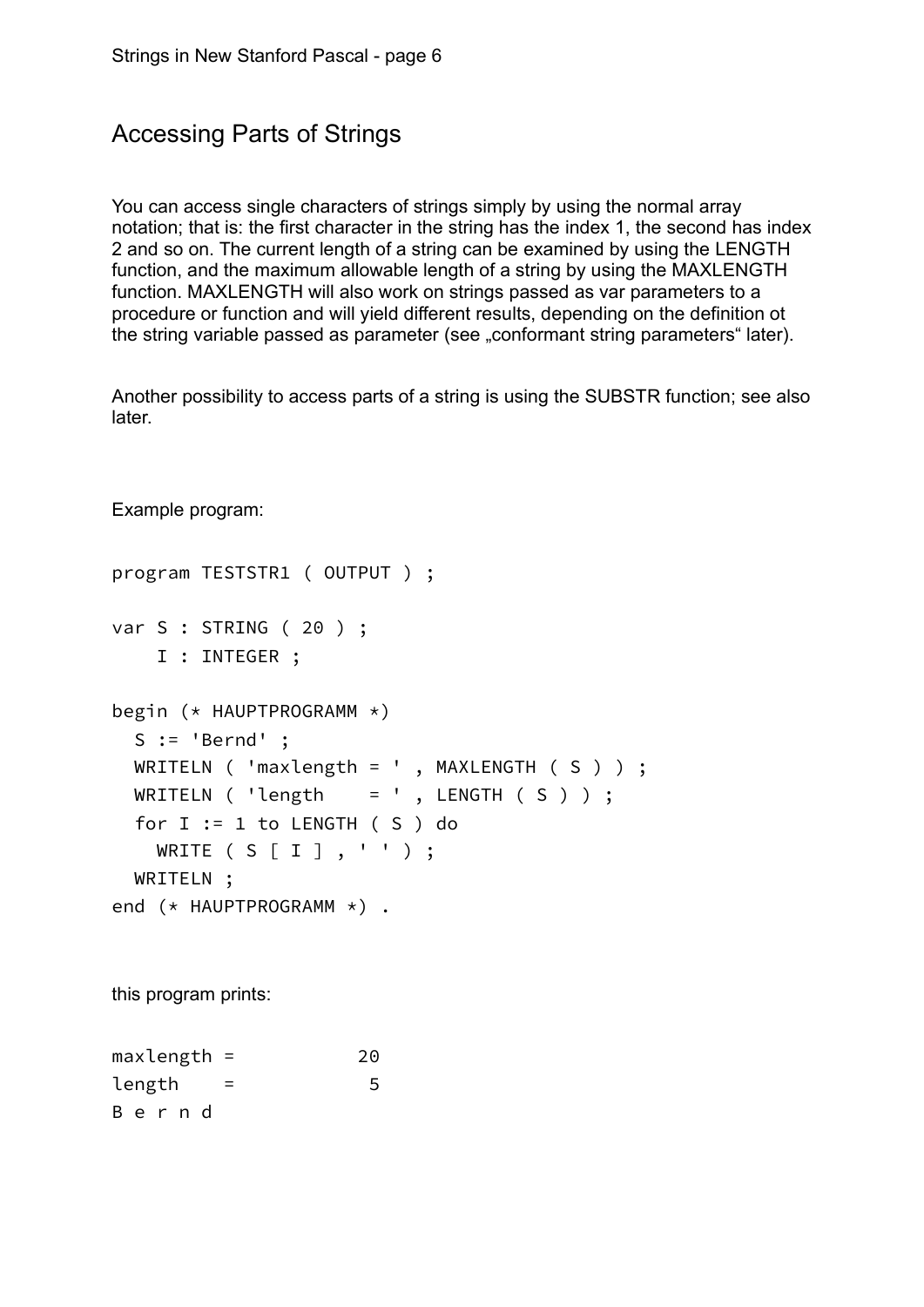#### Passing Strings as Parameters to Procedures and Functions

This sample program shows three different parameter passing mechanisms available for strings: by value, by reference (var) and by reference using dummy arguments (const).

```
program TESTSTR2 ( OUTPUT ) ;
var S : STRING ( 20 ) ;
procedure TESTVALUE ( S : STRING ( 30 ) ) ;
    begin (* TESTVALUE *)
      WRITELN ( 'testvalue: maxlength = ' , MAXLENGTH ( S ) ) ;
     WRITELN ( 'testvalue: length = ' , LENGTH ( S ) ) ;
     WRITELN ( 'testvalue: content = ', S ) ;
    end (* TESTVALUE *) ;
procedure TESTCONST ( const S : STRING ) ;
    begin (* TESTCONST *)
      WRITELN ( 'testconst: maxlength = ' , MAXLENGTH ( S ) ) ;
     WRITELN ( 'testconst: length = ' , LENGTH ( S ) ) ;
     WRITELN ( 'testconst: content = ', S ) ;
    end (* TESTCONST *) ;
procedure TESTVAR ( var S : STRING ) ;
   begin (* TESTVAR *)WRITELN ( 'testvar: maxlength = ' , MAXLENGTH ( S ) ) ;
     WRITELN ( 'testvar: length = ', LENGTH ( S ) ) ;
    WRITELN ( 'testvar: content = ', S ) ;
     S := 'Hugo' ;
    end (* TESTVAR *) ;
begin (* HAUPTPROGRAMM *)
  S := 'Berned';
   TESTVALUE ( S ) ;
   TESTVALUE ( 'Bernd ' || 'Oppolzer' ) ;
   TESTCONST ( S ) ;
   TESTCONST ( 'Bernd ' || 'Oppolzer' ) ;
   TESTVAR ( S ) ;
  WRITELN ( 'main: S after testvar = ' , S ) ;
end (* HAUPTPROGRAMM *) .
```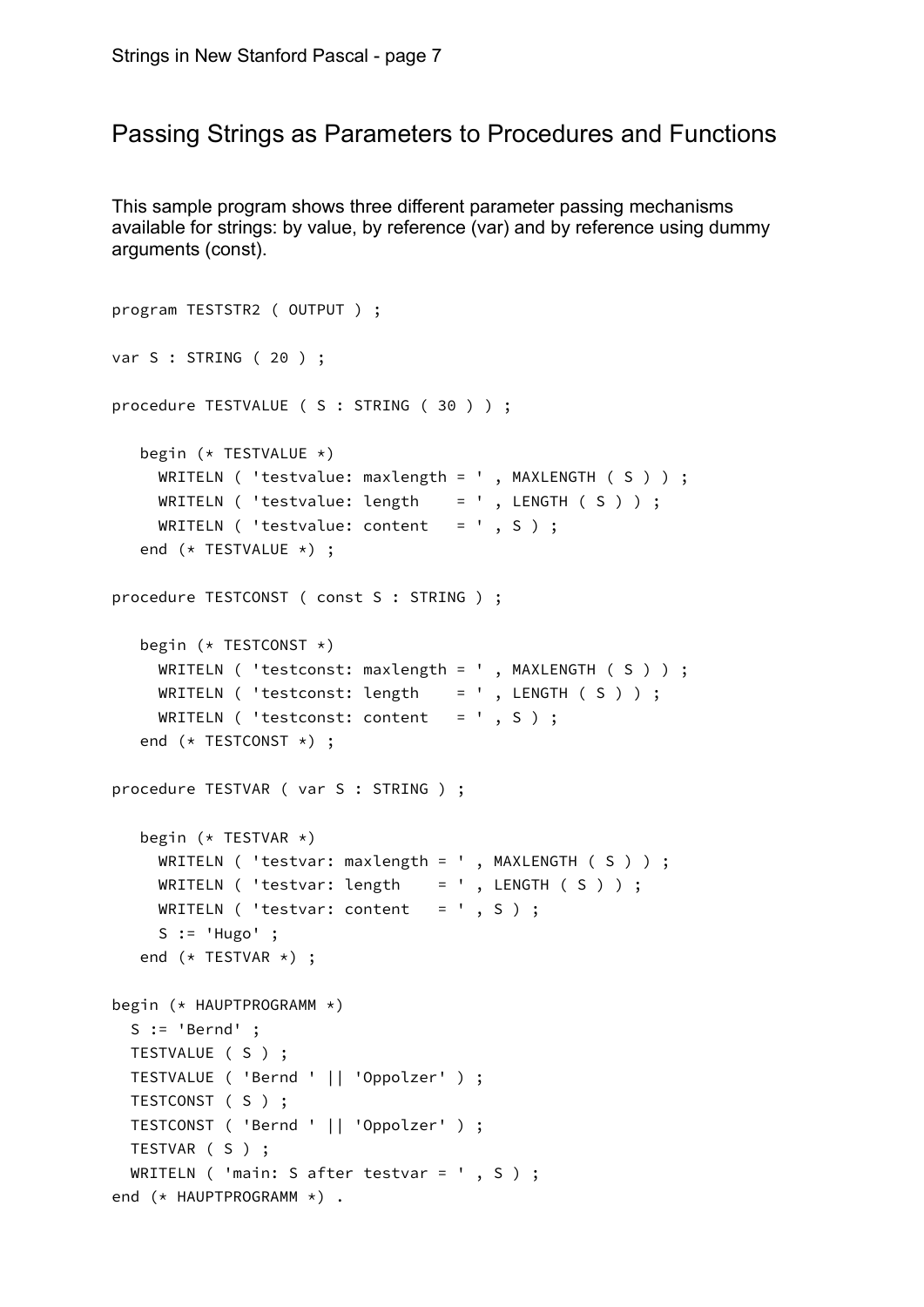```
Passing Strings ..by value"
```
When a string is passed by value, it is **copied** into the value parameter, which is a local variable of the called procedure or function. This means that the parameter has its own attributes which may be different from the attributes of the passed parameter.

In the example above, the procedure TESTVALUE gets a STRING (30) parameter. BTW: you may notice, that a type identifier with parameters is allowed in function definitions (standard Pascal allows only identifiers at this place, no parameters).

When calling TESTVALUE, strings with other attributes may be passed as parameters. See in the sample program:

```
 TESTVALUE ( S ) ;
 TESTVALUE ( 'Bernd ' || 'Oppolzer' ) ;
```
The routine TESTVALUE prints the LENGTH and the MAXLENGTH of the parameter. Because the parameter is a local variable of TESTVALUE and has its own attributes, the program consequently prints:

| $testvalue: maxlength =$ |         | 30               |
|--------------------------|---------|------------------|
| testvalue: length        |         | 5                |
| testvalue: content       | = Bernd |                  |
| $testvalue: maxlength =$ |         | 30               |
| testvalue: length        |         | 14               |
| testvalue: content       |         | = Bernd Oppolzer |

that is: the MAXLENGTH is always 30. Inside the TESTVALUE procedure, new values could be assigned to the parameter S, but these changes will not be visible outside of TESTVALUE.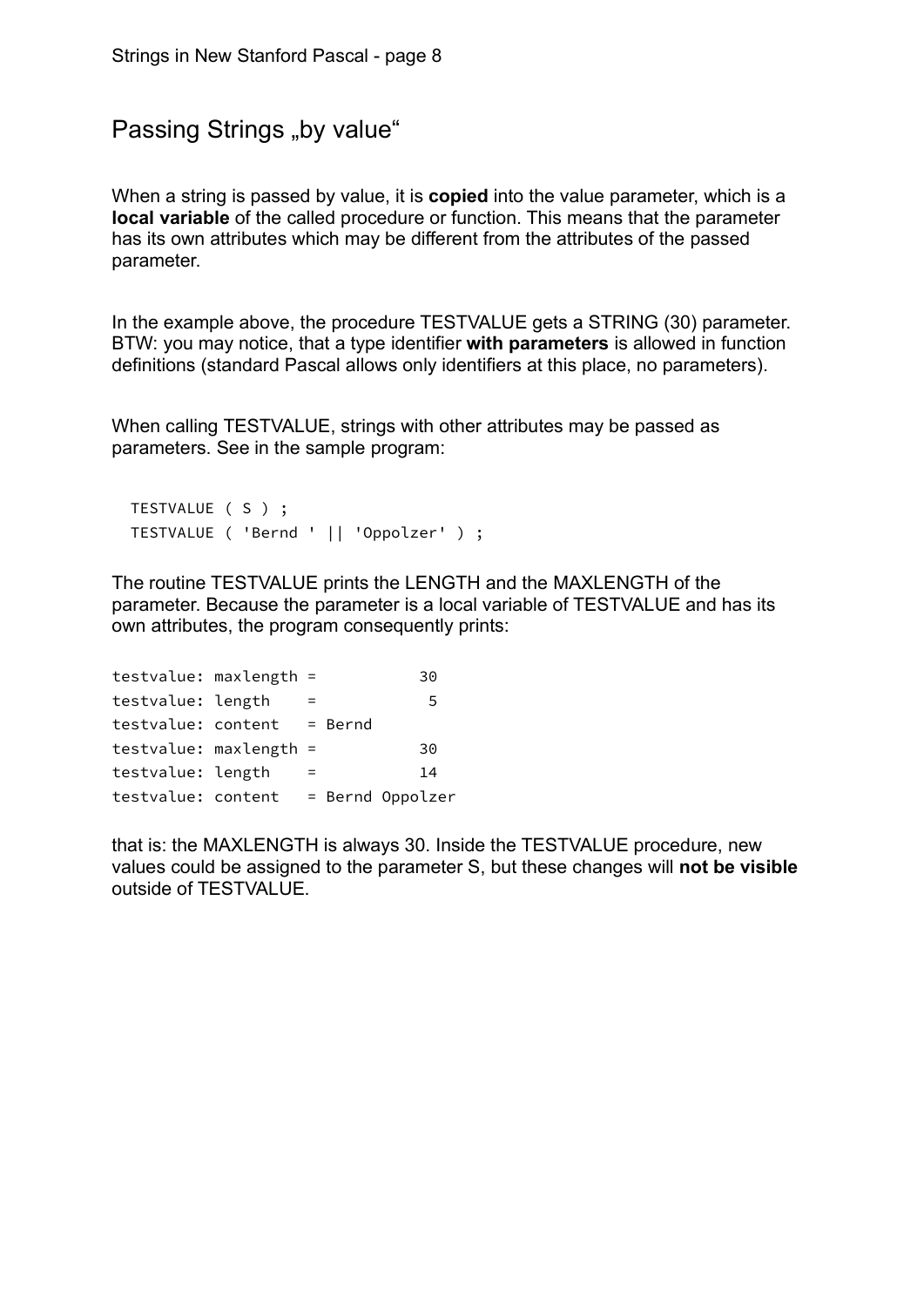## Passing Strings "by reference" (var parameters)

When a string is passed by reference, **its address** is passed to the called procedure or function. Only string variables can be passed, no expressions (hence the term "var parameter"). Every reference to the parameter inside the procedure is done using the passed variable address, and because the address includes the MAXLENGTH and the LENGTH fields of the string variable, the MAXLENGTH and LENGTH attributes are known inside the called procedure, too.

If a new value is assigned to the string inside the called procedure, this has the following implications:

- the new value will be checked against the MAXLENGTH of the target variable (if it is too large, a runtime error will occur)
- the new value will be visible outside of the called procedure (of course).

In the sample program, I called TESTVAR and passed the variable S from the main program. The procedure TESTVAR prints the MAXLENGTH and the LENGTH of the passed parameter. I then assigned a new value to the var paremeter inside the procedure. The output looks like this:

|                 | $testvar: maxlength =$       | 20 |
|-----------------|------------------------------|----|
| testvar: length |                              | 5. |
|                 | $testvar: content = Bern$    |    |
|                 | main: S after testvar = Hugo |    |

What is interesting about the TESTVAR definition:

the procedure uses a conformant string parameter, that is: a parameter with the length omitted. This is in fact the only possible way to specify var parameters for strings; the length will always be inherited from the passed argument.

```
procedure TESTVAR ( var S : STRING ) ;
...
```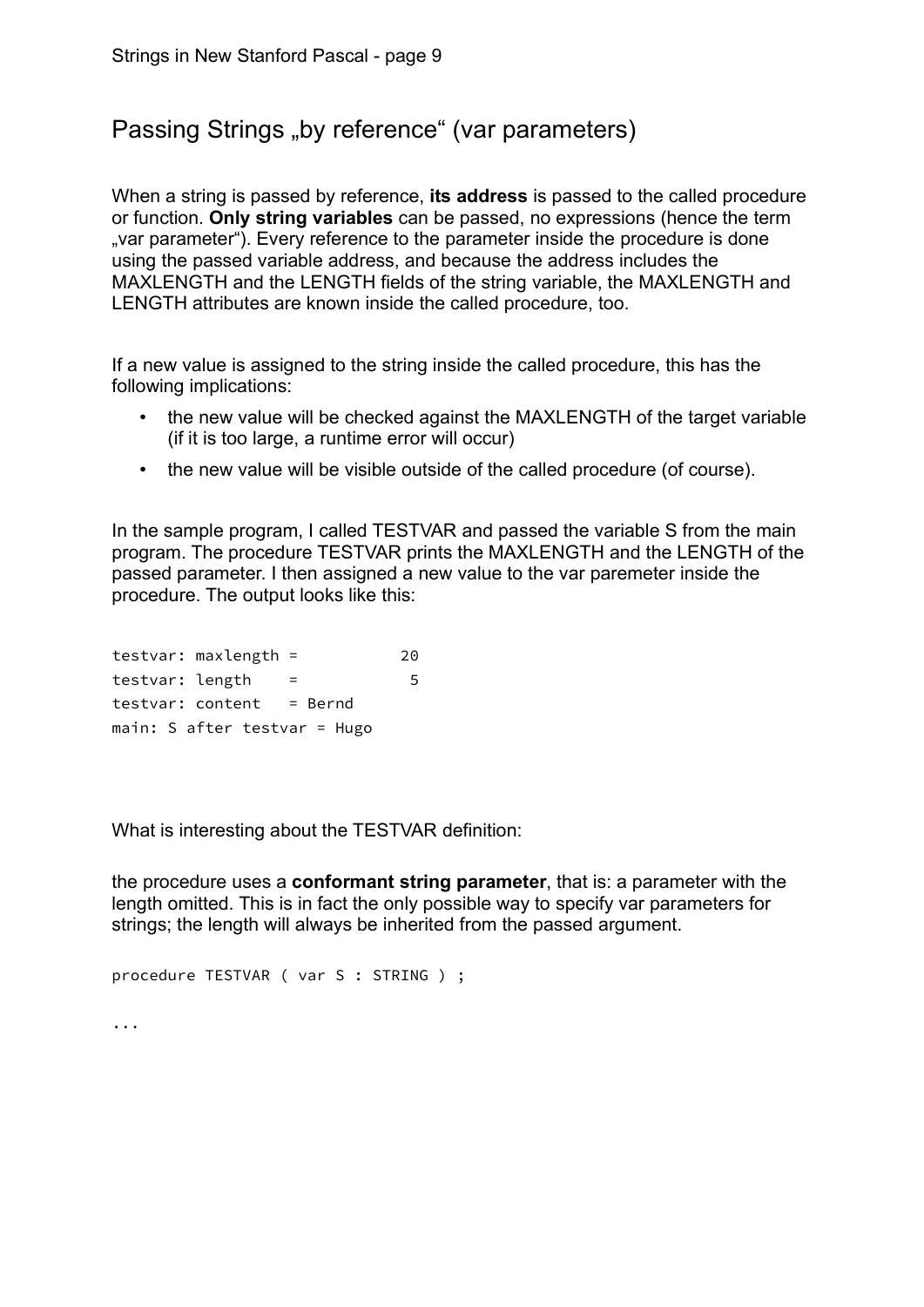### Passing Strings using dummy arguments (const parameters)

Pascal VS introduced another parameter passing mechanism known as const parameters. In this case, an address is passed to the procedure or function, much like with var parameters. But in contrast to var parameters, expressions can be specified on const parameters, too. If necessary, the compiler builds a temporary variable where it stores the result of the expression and passes the address of this temporary variable (a so called dummy variable) to the subroutine. Even if the subroutine would change the passed parameter, this would have no effect on the passed parameter.

I decided to implement the const parameters in this compiler release, too. This makes it possible to implement several string related functions like SUBSTR, INDEX, VERIFY, TRANSLATE and so on in Pascal (see later). Const parameters are also implemented for every other type, but they still need some more testing. And: at the moment the compiler does not check that there are no assignments to const parameters inside the called procedure or function. With strings at least, assignments inside a function or procedure will not work, because const parameters have a MAXLENGTH attribute of minus 1. So this way they are protected from assigments at the moment.

See the example program above; const parameters are defined much the same way like var parameters, but even complicated string expressions can be passed to them. The example program prints this from the procedure testconst:

| testconst: maxlength =     |  | $-1$             |
|----------------------------|--|------------------|
| testconst: length          |  | 5                |
| testconst: content = Bernd |  |                  |
| $testconst:$ maxlength =   |  | $-1$             |
| testconst: length          |  | 14               |
| testconst: content         |  | = Bernd Oppolzer |

Const string parameters should normally be conformant string parameters (without length specified); the length will be inherited from the passed argument.

```
procedure TESTCONST ( var S : STRING ) ;
```
...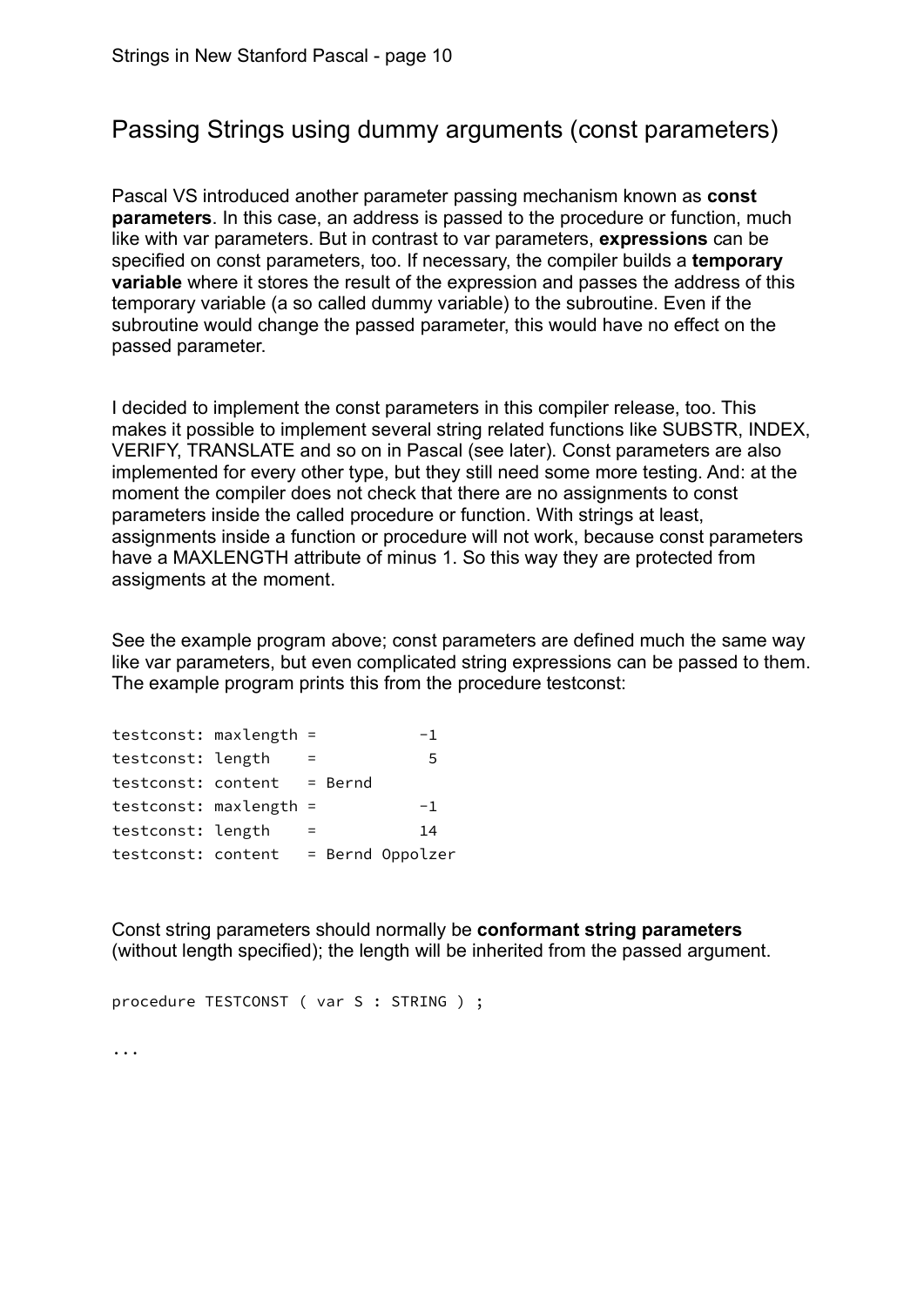### Functions returning Strings

A Pascal function may return a string result. The result must be a conformant string (no length specified). In fact, the string length is determined by the string function in the moment when it assigns a string to the string function name.

Simple example:

```
function STRFUNC ( const X : STRING ; const Y : STRING ) : STRING ;
   begin (* STRFUNC *)
      STRFUNC := X || '/' || Y ;
   end (* STRFUNC *) ;
```
This function gets two string parameters; it does a concatenation of the two strings with a slash in between and returns this as function result.

When I started to implement functions like SUBSTR etc. in Pascal, I soon observed that I need some additional features to be able to better control the result of string functions. So I introduced some builtin **helper functions** that are compiled inline (no real function call) and allow for better control of function results and string handling. Some of these functions are kind of dangerous and must be handled with care.

The following list contains ALL builtin functions added during Pascal string development, which are compiled inline and don't really call a function or procedure.

| <b>STR</b>        | this function converts char arrays and single chars to strings                                                                                                                                                                  |
|-------------------|---------------------------------------------------------------------------------------------------------------------------------------------------------------------------------------------------------------------------------|
| <b>MAXLENGTH</b>  | gets the maximum length of a string variable                                                                                                                                                                                    |
| <b>LENGTH</b>     | gets the current length of a string variable                                                                                                                                                                                    |
| <b>STRRESULT</b>  | is a function of type STRING which retrieves the current<br>function result, when inside a string function                                                                                                                      |
| <b>STRRESULTP</b> | is a function of type pointer to CHAR, which points to the<br>content of the current function result, when inside a string<br>function                                                                                          |
| <b>REPEATSTR</b>  | REPEATSTR (s, n) returns the string s repeated n times. This<br>function is implemented using a new P-Code instruction, and it<br>is used inside string functions to build new strings, containing of<br>n blanks (for example) |
| <b>RESULTP</b>    | is a function returning pointer (ANYPTR) to the function result<br>(usable in every function)                                                                                                                                   |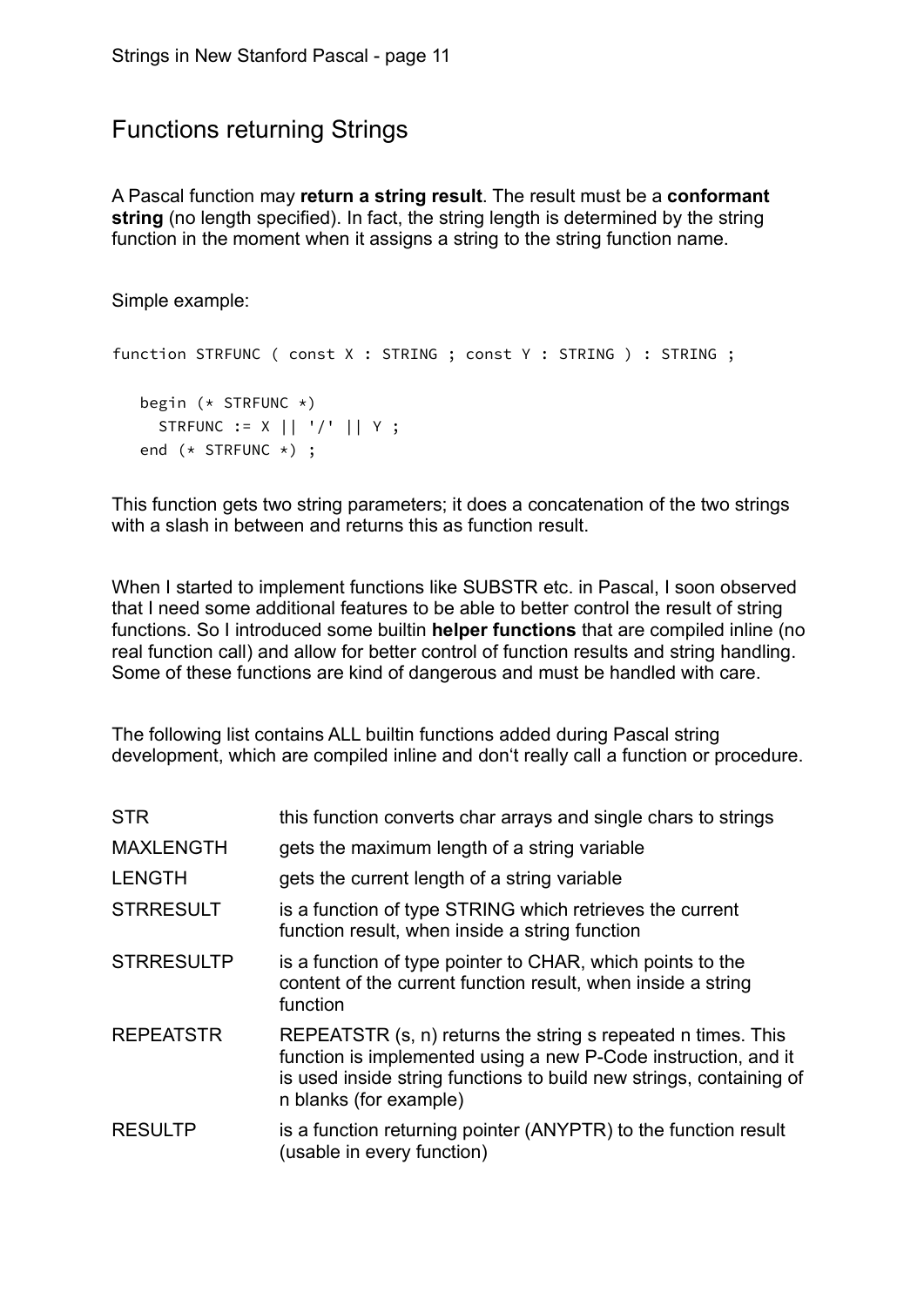### Implementing SUBSTR in Pascal

Using the helper functions mentioned above, it was now possible to implement a function like SUBSTR completely in Pascal. In fact, this is how it is done at the time of this writing; the SUBSTR function is known implicitly by the compiler, and it is translated to a library call, which means a call to a function which resides in the PASLIBX module. This function (called \$PASSTR1) has an additional function code as first parameter and implements not only SUBSTR, but also DELETE, RTRIM, LTRIM, TRIM and COMPRESS (see later).

I'll show you below a development version of SUBSTR, which is not very different from the version of PASLIBX. Of course, it would be better to compile SUBSTR inline by means of a new P-Code instruction. This way, SUBSTR could generate still more efficient code, for example when the arguments to SUBSTR are integer constants. Maybe I will do this later, but at the moment I wanted to do a fast proof of concept, and using the library call mechanism and implementing all the functions in Pascal, it was possible to implement (almost) the whole Pascal/VS string library in roughly three days.

This is what SUBSTR2 (development version of SUBSTR) looks like:

```
function SUBSTR2 ( const SOURCE : STRING ; START : INTEGER ; LEN :
                  INTEGER ) : STRING ;
   var X : INTEGER ; P : ANYPTR ; Q : ANYPTR ;
    begin (* SUBSTR2 *)
      if LEN < 0 then
        begin
          if START > LENGTH ( SOURCE ) then
            EXIT ( 1201 ) ;
         LEN := LENGTH ( SOURCE ) - START + 1 ;
       end (* then *) else
        begin
         X := \text{START} + \text{LEN} - 1; if X > LENGTH ( SOURCE ) then
            EXIT ( 1201 ) ;
        end (* else *) ;
      SUBSTR2 := REPEATSTR ( ' ' , LEN ) ;
      P := STRRESULTP ;
     Q := ADDR ( SOURCE [ START ] ) ;
     MEMCPY ( P , Q , LEN ) ;
    end (* SUBSTR2 *) ;
```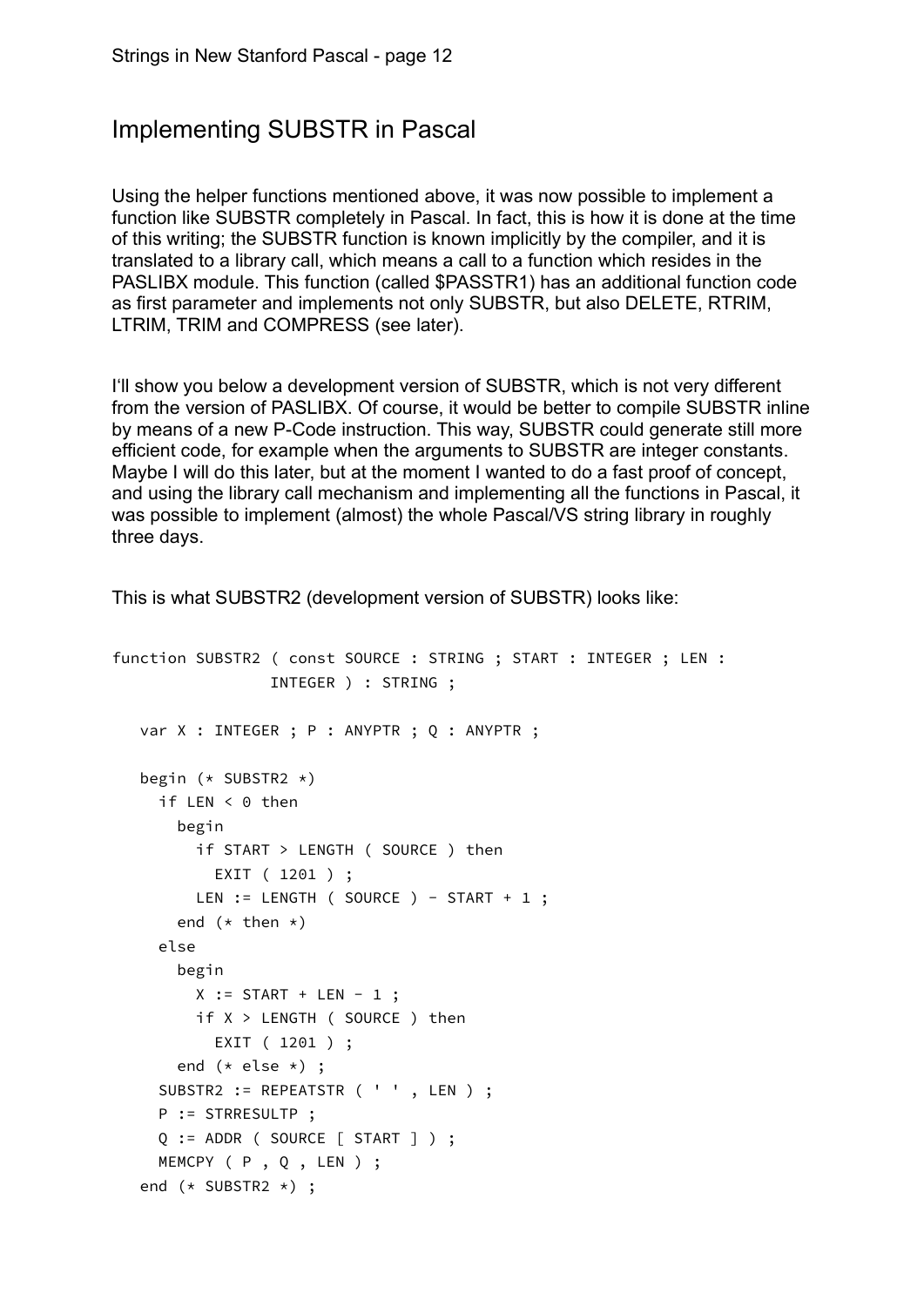The SUBSTR2 function from the previous page needs some additional comments:

a) SUBSTR may be called with two or three parameters; if two, the compiler inserts a minus one as the third parameter (which means, SUBSTR from the given position to the end of the string). This is how SUBSTR2 works, too.

b) you may notice the use of the helper function REPEATSTR and STRRESULTP, which made the implementation of SUBSTR2 (and SUBSTR) easy

c) REPEATSTR and MEMCPY are implemented by inline calls (fast) – so, apart from the overhead to call the function, SUBSTR2 (and SUBSTR) should be reasonably fast. The function result is built in the string workarea (see earlier paragraph).

d) EXIT (1201) simply terminates the Pascal program with a "stop code" of 1201. Maybe in a later version it would be better to throw a more significant run time error like STRINGRANGE. But this has to be done in a consistent manner in the different runtimes (Mainframe: Pascal monitor PASMONN; others: in the P-Code interpreter PCINT), which needs some work to be done.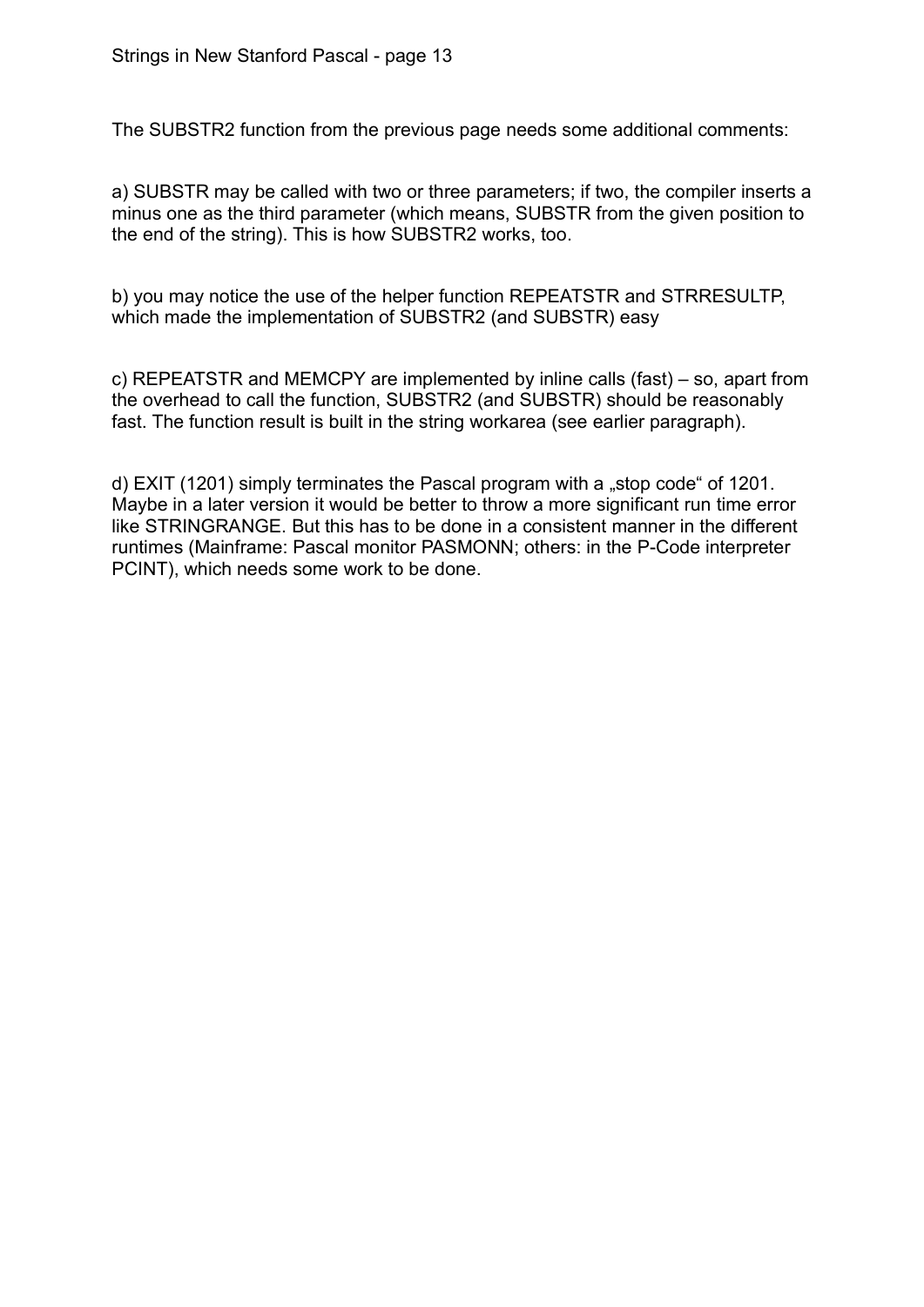### More Functions from the Pascal/VS Library (and others)

After I implemented SUBSTR successfully in PASLIBX (see above), I continued to implement most of the other functions of the Pascal/VS library … and some more. All these functions are known to the compiler (no definition needed) and work in the same way as described in the Pascal/VS documentation. I also repeat here the helper functions mentioned earlier.

Summary of all string related functions (at time of this writing):

| <b>STR</b>        | this function converts char arrays and single chars to strings                                                                                                                                                                  |
|-------------------|---------------------------------------------------------------------------------------------------------------------------------------------------------------------------------------------------------------------------------|
| <b>MAXLENGTH</b>  | gets the maximum length of a string variable                                                                                                                                                                                    |
| <b>LENGTH</b>     | gets the current length of a string variable                                                                                                                                                                                    |
| <b>STRRESULT</b>  | is a function of type STRING which retrieves the current<br>function result, when inside a string function                                                                                                                      |
| <b>STRRESULTP</b> | is a function of type pointer to CHAR, which points to the<br>content of the current function result, when inside a string<br>function                                                                                          |
| <b>REPEATSTR</b>  | REPEATSTR (s, n) returns the string s repeated n times. This<br>function is implemented using a new P-Code instruction, and it<br>is used inside string functions to build new strings, containing of<br>n blanks (for example) |
| <b>RESULTP</b>    | is a function returning pointer (ANYPTR) to the function result<br>(usable in every function)                                                                                                                                   |
| <b>SUBSTR</b>     | SUBSTR $(s, n, m)$ or SUBSTR $(s, n)$ – gets the Substring from s<br>starting at position n with length m (first format) or the rest of the<br>string (2nd format); same as in Pascal/VS and PL/1                               |
| <b>DELETE</b>     | deletes portions of a string; the parameters are the same as with<br>SUBSTR. DELETE works the same as its Pascal/VS<br>counterpart                                                                                              |
| <b>RTRIM</b>      | trims spaces on the right (like TRIM in Pascal/VS)                                                                                                                                                                              |
| <b>LTRIM</b>      | trims spaces on the left (like in Pascal/VS)                                                                                                                                                                                    |
| <b>TRIM</b>       | trims spaces on both sides (different from TRIM in Pascal/VS !!)                                                                                                                                                                |
| <b>COMPRESS</b>   | replaces sequences of spaces in the string by only one space<br>(like in Pascal/VS)                                                                                                                                             |
| <b>INDEX</b>      | INDEX (s1, s2) returns the index of the first occurence of s2 in<br>s1; zero if not found. Same as in Pascal/VS and PL/1.                                                                                                       |
| <b>VERIFY</b>     | VERIFY (s1, s2) returns the index of the first character in s1<br>which is not in s2 (same as in PL/1)                                                                                                                          |
| <b>TRANSLATE</b>  | TRANSLATE (s1, to, from) translates s1 controlled by one or two<br>translate tables (see PL/1)                                                                                                                                  |